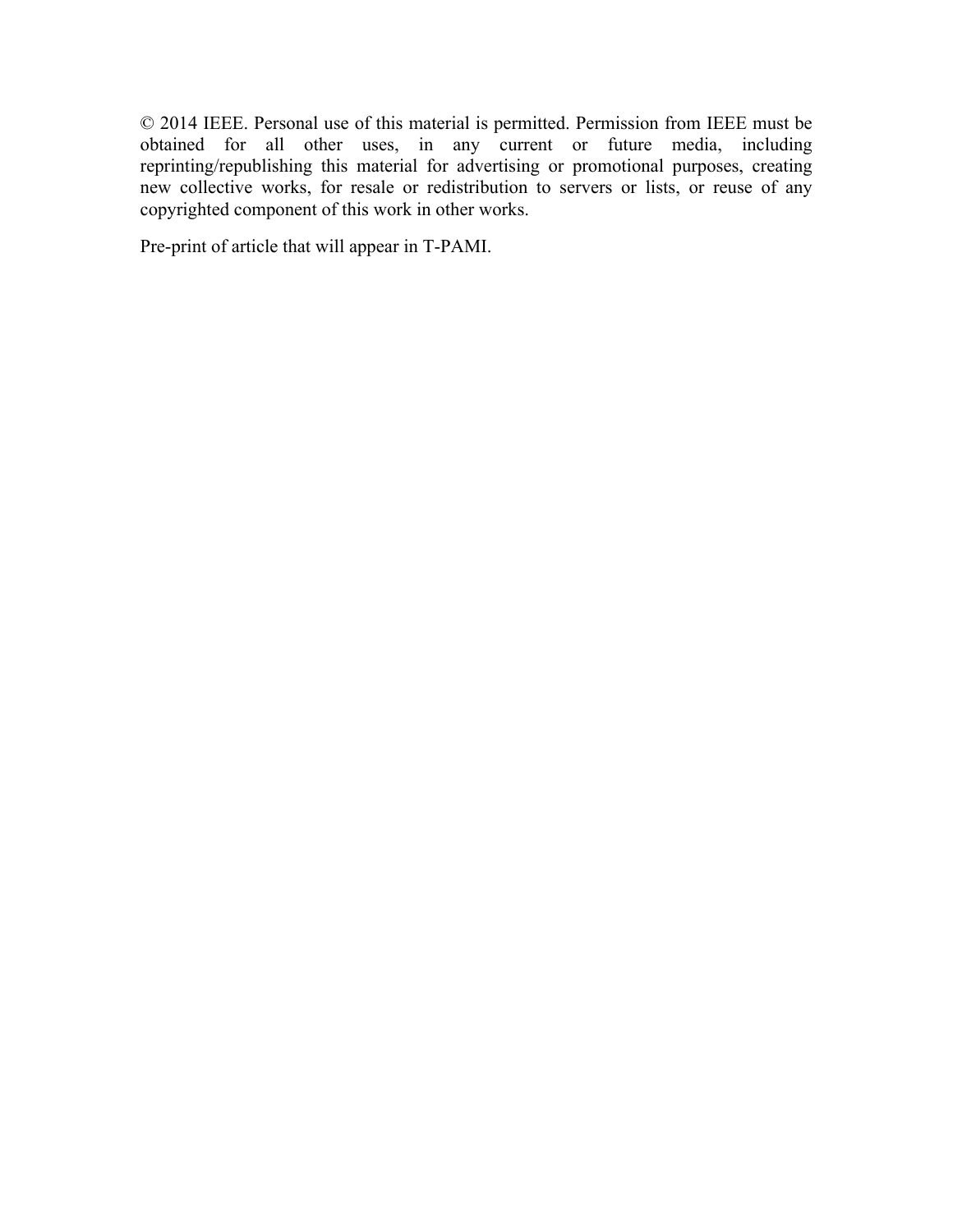# <span id="page-1-1"></span>Probability Models for Open Set Recognition

Walter J. Scheirer\*, *Member, IEEE,* Lalit P. Jain\*, *Student Member, IEEE,* and Terrance E. Boult, *Senior Member, IEEE*

*Abstract*—Real-world tasks in computer vision often touch upon open set recognition: multi-class recognition with incomplete knowledge of the world and many unknown inputs. Recent work on this problem has proposed a model incorporating an open space risk term to account for the space beyond the reasonable support of known classes. This article extends the general idea of open space risk limiting classification to accommodate non-linear classifiers in a multi-class setting. We introduce a new open set recognition model called Compact Abating Probability (CAP), where the probability of class membership decreases in value (abates) as points move from known data toward open space. We show that CAP models improve open set recognition for multiple algorithms. Leveraging the CAP formulation, we go on to describe the novel Weibull-calibrated SVM (W-SVM) algorithm, which combines the useful properties of statistical extreme value theory for score calibration with one-class and binary support vector machines. Our experiments show that the W-SVM is significantly better for open set object detection and OCR problems when compared to the state-of-the-art for the same tasks.

*Index Terms*—Machine Learning, Support Vector Machines, Open Set Recognition, Statistical Extreme Value Theory.

# I. INTRODUCTION

In a recent article in this journal  $[27]$ , we raised the issue of open set recognition for visual learning, where not all classes encountered during testing are known during training. This is a necessary and difficult problem to tackle. As an initial solution, we proposed an algorithm called the 1-vs-Set machine, which is suitable for single-class detection tasks in an open set scenario. In essence, the 1-vs-Set machine manages the risk of the unknown by solving a two-plane optimization problem that yields a linear classifier. Detection is a useful operation (almost every digital camera has an automatic face detector these days), but in many cases, we would like to recognize which known *classes*, if any, are associated with the input image. This can enable applications such as unconstrained optical character recognition (OCR), and photo or video tagging without constraints on the input. In this article we consider the multi-class open set recognition problem.

Multi-class open set recognition is a fundamental problem in computer vision. Intuitively, we classify objects with respect to a fixed set of known classes, but we recognize something we know among the set of all possible inputs that can include things for which we do not explicitly have class or training data. For example, when you look at a face in a photo, you might have a set of people you know and want to recognize in

L.P. Jain and T.E. Boult are with the Department of Computer Science, University of Colorado Colorado Springs, Colorado Springs, CO, 80918.

\* W.J. Scheirer and L.P. Jain contributed equally to this work.



<span id="page-1-0"></span>Fig. 1. Open set recognition must address both the known and unknown classes that might occur in the real world. For instance, considering OCR for a parcel delivery application, classifiers must recognize known characters (*e.g.* "3") and reject an unspecifiable variety of other input including symbols, marks, stickers, and photos that can appear on a package. Standard statistical learning, using any mixture of discriminative and generative models, does not address unknown classes. The goal of this work is to approach the problem of multi-class open set recognition by limiting open space risk using labeled training sets of finite measure. The Compact Abating Probability (CAP) model we introduce bounds probability estimates of feature space that decay away from the training data. By truncating the abating probability, CAP models provably reduce open space risk. In addition, probability estimates from a calibrated binary kernel machine can have even better estimates than the CAP bounds, further reducing the open set risk. By taking advantage of the CAP model and the statistical extreme value theory for probability estimation, the novel W-SVM provides solutions for non-linear multi-class classification in an open set scenario. In the multi-step example above, classes marked in red indicate rejection, and those marked in green indicate acceptance.

mind, but there are far more people who you don't know that may show up in the image. You must also ignore the presence of things that are not people: dogs, cars, buildings, trees, etc. Knowing that we do not recognize something is what sets multi-class recognition apart from multi-class classification.

Adapting Donald Rumsfeld's famous "There are known knowns" statement  $[23]$ , we assert that recognition must consider three basic categories of classes:

- 1) *known classes*, *i.e.* the classes with distinctly labeled positive training examples (also serving as negative examples for other known classes);
- 2) *known unknown classes*, *i.e.* labeled negative examples, not necessarily grouped into meaningful categories;
- 3) *unknown unknown classes*, *i.e.* classes unseen in training.

Traditional classification, which is the dominant model used for multi-class computer vision problems, considers only known classes. Including known unknown classes results in models with an explicit "other class," or a detector trained with unclassified negatives. Algorithms designed specifically to address *unknown unknown classes* are the focus of open set recognition – the subject of this article.

Our formal definition of open set recognition  $[27]$  introduced the concept of open space risk, and then combined it, via regularization, with empirical risk to formulate an open set risk minimization problem. Open space risk is the relative measure of positively labeled space, far from known samples

W.J. Scheirer is with the School of Engineering and Applied Sciences, Department of Molecular and Cellular Biology, and Center for Brain Science, Harvard University, Cambridge, MA, 02138.

Corresponding Author's E-mail: wscheirer@fas.harvard.edu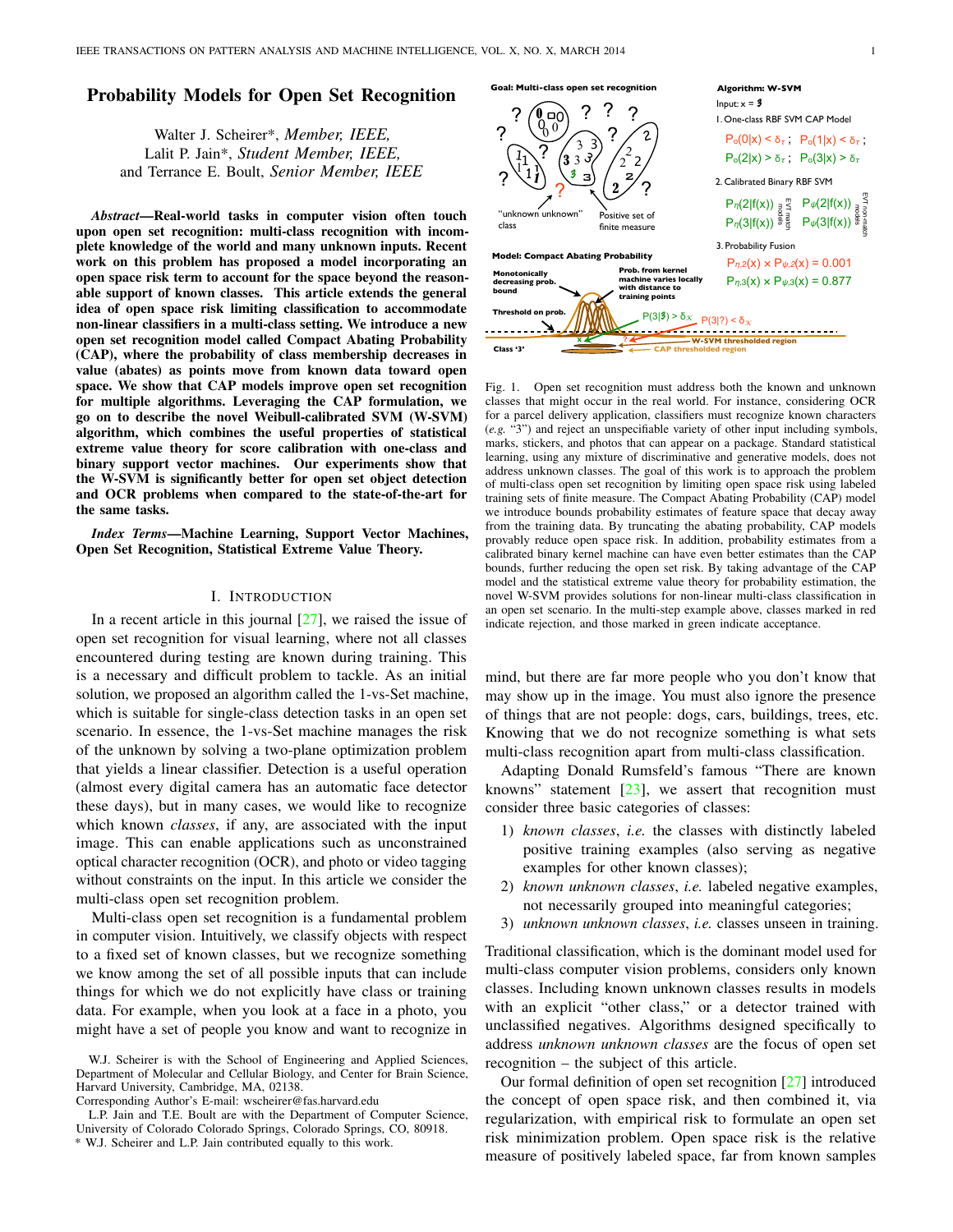<span id="page-2-1"></span>over the overall measure of the space. However, we left the space "far from known samples" open to interpretation. Further, the 1-vs-Set machine is strictly a linear classifier. It reduces the open space risk by replacing the half-space of a binary linear classifier with a positive region bounded by two parallel planes. While the measure of the resulting positive region is smaller than a half-space, it still has infinite measure, and only reduces the risk because the definition of open space risk considers relative measure. This article seeks to incorporate non-linear kernels into a solution that further limits open space risk by positively labeling only sets with finite measure.

Following the usual tenets of support vector machines [\[29\]](#page-8-2), the 1-vs-Set machine simply assigns class labels to instances during testing. What we would like for a multi-class solution is a formulation that produces probabilistic decision scores. This allows us to assess the output of multiple classifiers to either accept the highest confidence label if the associated probability exceeds a threshold, or to reject as unknown if not. The formulation should be probabilistic because there is always some amount of uncertainty in any decision. For open set recognition in particular, there is a great deal of uncertainty when confronting the unknown. However, the derivation of a probabilistic learning formulation in an open set scenario is not as straightforward as it initially appears.

Assume the set of potential classes, known and unknown, are mutually exclusive, countable and hence can be labeled  $y \in \mathbb{N}$ . Let  $x \in X \subseteq \mathbb{R}^d$  be a measured image from the set of all features *X*, where  $x \in K$  means it is from the feature space of known classes  $K \subset X$ . While the overall joint probability  $P(x, y)$  is well defined for open set recognition, the set of all *y* is not (nor can be) known to the algorithm, thus the estimation of a generative model for  $P(x, y)$  is not possible. A restricted generative model for  $P(x, y)$  could be estimated for a known class  $y, x \in \mathcal{K}$ , but its use would be limited in a general setting. With unknown unknowns, many of the standard probabilistic and statistical learning tools cannot be directly applied.

Relating the joint distribution to the conditional distribution requires conditioning on the classes, and with unknown classes, one cannot properly normalize. Even with the assumption that all classes are mutually exclusive, the unknown unknowns prohibit the use of the law of total probability that underlies Bayes' theorem. Furthermore, open set recognition cannot just use the *maximum a posteriori probability* (MAP) estimate over the known classes as the optimal solution. MAP estimation needs the full posterior distribution, which again requires consideration of all classes. The consideration of just the known classes is insufficient.

To address these issues, we introduce a new formal model of probabilistic class association for open set recognition called *Compact Abating Probability* (CAP). In a CAP model, probability of class membership abates as points move from known data to open space, which accounts for the unknown unknowns without the need to explicitly model them. We also introduce a novel technique called the *Weibull-calibrated SVM* (W-SVM), which combines CAP with the statistical extreme value theory (EVT) for improved multi-class open set recognition. EVT statistics have been shown to yield wellgrounded probability estimates for SVM applied to closed set

recognition problems in computer vision [\[24\]](#page-8-3), thus we revisit this approach in the context of open set recognition in this work. Fig. [1](#page-1-0) provides a brief overview of the model and algorithm.

Our experiments show that incorporating CAP improves existing techniques and that the W-SVM is significantly better than existing approaches including: common binary and multi-class SVM formulations, multi-class SVM with a rejection option provided by thresholding Platt's sigmoid probability estimator  $[22]$ , Multi-Attribute Spaces  $[24]$ , the 1-vs-Set Machine [\[27\]](#page-8-0), Logistic Regression, and Nearest Neighbor. For evaluation, we breathe new life into the classic data sets for multi-class classification, LETTER [\[12\]](#page-8-5) and MNIST [\[21\]](#page-8-6), by changing their testing protocols. Surprisingly, when recontextualized into open set problems, these once-solved data sets become significant challenges for recent algorithms. We also examine a difficult cross-data set object detection task with data from Caltech 256 [\[13\]](#page-8-7) and ImageNet [\[7\]](#page-8-8).

In summary, the contributions of this article are:

- 1) The theoretical formulation of a Compact Abating Probability (CAP) model for open set recognition.
- 2) A new algorithm called Weibull-calibrated SVM (W-SVM), which incorporates the CAP model and the statistical extreme value theory for probability estimates.
- 3) An experimental evaluation of CAP and the W-SVM in detection and multi-class open set scenarios.

#### II. BACKGROUND AND RELATED WORK

Consider the definition of open space risk that we introduced in [\[27\]](#page-8-0), which the objective function of open set recognition, including multi-class formulations, must minimize. Let *f* be a measurable recognition function where  $f_y(x) > 0$  for recognition of the class *y* of interest and  $f_y(x) = 0$  when *y* is not recognized,  $O$  be the "open space," and  $S<sub>o</sub>$  be a ball of radius *r<sup>o</sup>* that includes all of the known positive training examples  $x \in \mathcal{K}$  as well as the open space  $\mathcal{O}$ . The probabilistic *Open Space Risk*  $R_{\mathcal{O}}(f)$  for a class *y* can be defined as

<span id="page-2-0"></span>
$$
R_{\mathcal{O}}(f) = \frac{\int_{\mathcal{O}} f_y(x) dx}{\int_{S_o} f_y(x) dx}
$$
 (1)

where open space risk is considered to be the relative measure of positively labeled open space compared to the overall measure of positively labeled space (which includes the space near the positive examples). This definition, however, does not tell us how to define *O*. In this article, we specifically look at a definition of *O* for kernels, including non-linear functions.

How to incorporate Eq. [1](#page-2-0) into a model is an important question. There is an ongoing debate between the use of generative and discriminative models in statistical learning [\[2\]](#page-8-9), [\[20\]](#page-8-10), with arguments for the value of each. However, open set recognition introduces a new issue: neither discriminative nor generative models address the unknown unknowns that exist in open space; another constraint must be added. Moreover, strategies to learn discriminative class boundaries like hard negative mining [\[10\]](#page-8-11), [\[14\]](#page-8-12) are limited in open set recognition, since it is not possible to mine examples from the unknown classes. In response to these observations, we incorporate an *abating process*, a model enforced decay of probability away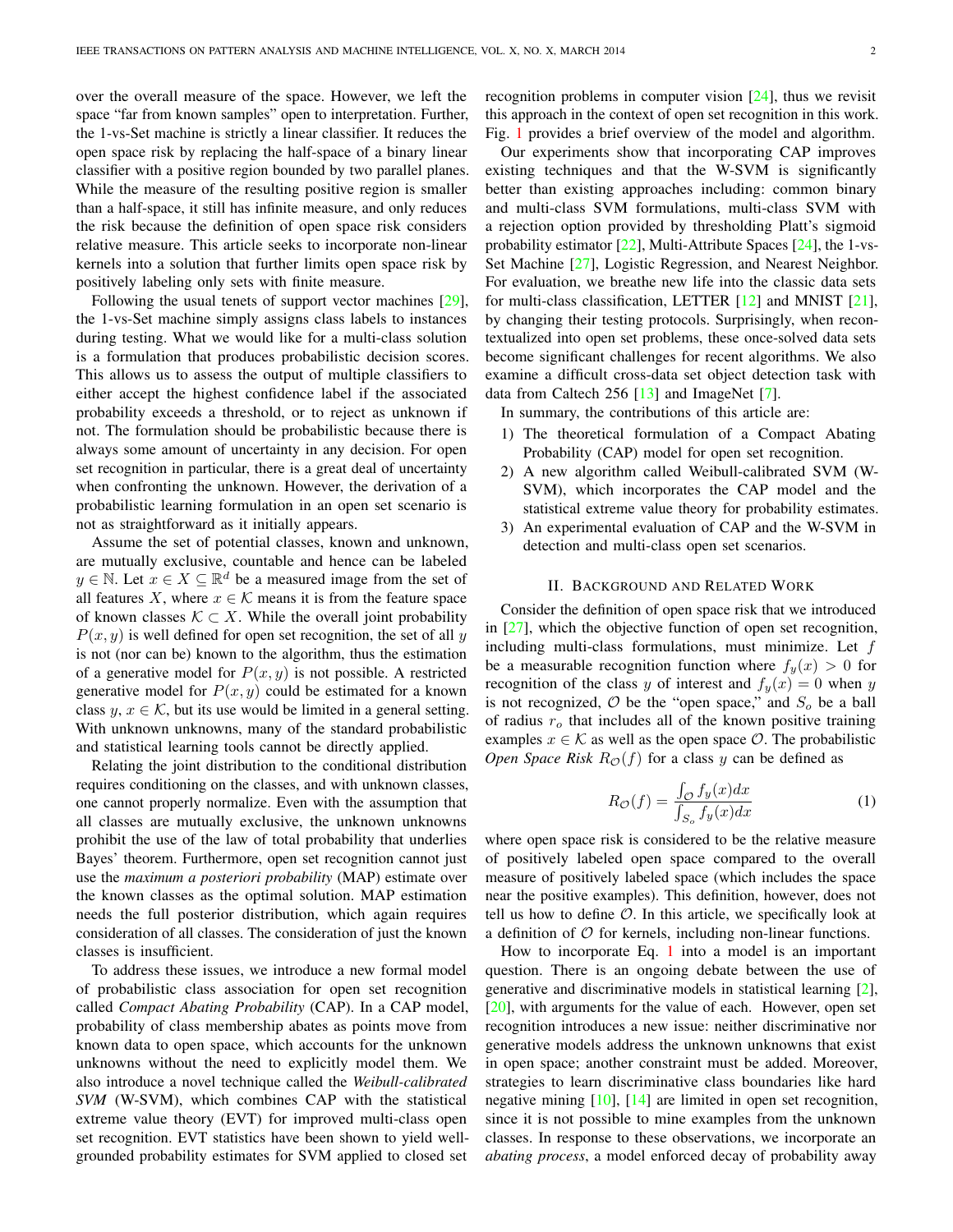<span id="page-3-4"></span>from supporting evidence, into the CAP model we introduce in Sec. [III.](#page-3-0) With missing classes preventing the use of MAP or a classical optimal Bayes estimator over known classes, we acknowledge that we must have what Lasserre et al. [\[20\]](#page-8-10) would consider model mis-specification and hence expect a benefit from discriminative training.

The W-SVM, described in detail in Sec. [IV,](#page-4-0) relies on a calibration process to transform raw scores to probabilities. Thresholding these probabilities provides a viable open set recognition algorithm. The idea of using thresholded probabilities for rejection is, unsurprisingly, not new  $[31]$ ,  $[1]$ . Chow  $[5]$ showed that the optimal rejection decision rule is a threshold over the *a postiori* probabilities. The raw SVM decision scores are uncalibrated values and not posterior probabilities, and thus rejection processes tend to calibrate/normalize them. Several different techniques  $[22]$ ,  $[8]$ ,  $[18]$ ,  $[3]$  have been proposed for converting uncalibrated SVM output to probabilistic calibrated output. For multi-class problems, the estimation is more complex because the calibrations across classes need to be related, highlighting the fact that the per-class models are insufficient. Multiple heuristic techniques have been developed [\[8\]](#page-8-16), [\[18\]](#page-8-17) for converting multi-class SVM output to an estimated posterior probability.

A variation on Platt's approach [\[22\]](#page-8-4), included in LIB-SVM [\[4\]](#page-8-19), [\[18\]](#page-8-17), is the most widely used probability estimator for a single SVM. Platt's technique fits a sigmoid function to uncalibrated SVM decision scores during training, and then computes calibrated values for novel instances using that model. While the data will generally be "roughly sigmoidal," there is no theoretical basis for the pure sigmoid: motivation for this model comes from specific empirical data instances [\[22\]](#page-8-4). In Sec. [V](#page-6-0) we look at the performance of this estimator.

We consider an estimate to be *well-grounded* if there is a defensible theoretical justification for the choice of the underlying probability model, *e.g.* the central limit theorem justifies the use of a Gaussian distribution for some physical measurements. There is, however, no solid theoretical justification for SVM calibration using a Gaussian model computed over all of the data. As an alternative, we invoke the statistical extreme value theory [\[19\]](#page-8-20) to develop grounded probability estimates.

The use of statistical extreme value theory in computer vision has been growing. Related work includes the use of EVT for "meta-recognition" introduced by Scheirer et al. in  $[26]$ ,  $[25]$ , and expanded upon by Fragoso and Turk in [\[11\]](#page-8-23). However, none of these references considers open set recognition, nor do they suggest EVT for producing SVM probability estimates. The most related work is the Weibull-based normalization of SVM scores from visual attribute classifiers by Scheirer et al.  $[24]$ , which considers data from the "other side" of the class of interest to estimate rejection probability, *i.e.* considering anything not in the negative class to be positive. We also compare with this model, which is rather weak for open set recognition. Rejecting association with known negatives is not as meaningful when there are unknown classes.

### <span id="page-3-0"></span>III. THE COMPACT ABATING PROBABILITY MODEL

This section defines our Compact Abating Probability (CAP) model for open set recognition. Intuitively, open space risk exists when a recognition model labels space far from any training data, *e.g.* if we are labeling location data using training data only from Colorado, it would be risky to apply that model to Boston. The idea of a CAP model is to ensure that the recognition function is decreasing away from the training data, so that thresholding it limits the labeled region.

The definition of open space risk, Eq. [1,](#page-2-0) requires a definition of open space *O*. Open space is the space sufficiently far from any known positive training sample  $x_i \in \mathcal{K}, i = 1 \dots N$ . Thus, we offer a formal definition:

<span id="page-3-2"></span>
$$
\mathcal{O} = S_o - \bigcup_{i \in N} B_r(x_i) \tag{2}
$$

where  $B_r(x_i)$  is a closed ball of radius *r* centered around training sample  $x_i$ , and we consider all  $N$  training samples. This defines open space as the space more than distance *r* from any known training sample. Ideally, all samples from class *y* will be outside  $\mathcal{O}$ . For a minimal radius  $r^*$ , any smaller radius *r'* would include positive test samples of *y*:  $r' < r^* \Rightarrow$  $\exists x' \in \mathcal{O} \mid f_y(x') > 0$ . Note that labeling the space within the balls as just positive may yield a poor recognition function; the balls likely contain a complex mixture of positive and negative regions. We consider *r* to be a problem-specific parameter, which may be estimated via calibration, *e.g.* the maximum (or average) spacing between training samples.

We first describe the properties of an *Abating Bound*, and then expand that bound to a probabilistic formulation. An abating bound  $A(r)$  :  $\mathbb{R} \to \mathbb{R}$  is a non-negative finite square integrable continuous decreasing function. This implies  $\lim_{r \to \infty} A(r) = 0$ . When  $\forall x, \exists x^* \mid f(x) \leq A(\|x - x^*\|),$ we call the function *f* "abating" because the spatial influence decreases with distance from *x*⇤.

Next, let us assume features are transformed by the kernel trick into an inner product space with positive definite kernel  $K(x, x_i) = \langle \Phi(x), \Phi(x_i) \rangle$ , where  $x_i \in \mathcal{K}$  indicates a specific positive training example, and  $x \in X$  any example. The kernel *K* defines a similarity measure over the feature space. We call kernel *K* abating if there exists an abating bound *A* such that

<span id="page-3-1"></span>
$$
\forall x, x_i: \quad 0 < K(x, x_i) \le A(||x - x_i||) \tag{3}
$$

Standard RBF (Gaussian) kernels are decaying functions of radial distance and hence abating kernels.

To get probabilities, we process the kernels with a calibration technique, using training data to define a monotonically decreasing probability distribution  $p_f(s; y)$  for the probability of the score *s* from an RBF kernel *K* being associated with the given class *y*. We call  $p_f(s; y)$  an *Abating Probabilistic Point Model* because the probability of points associating abates (becomes less intense) as the spatial separation of any two points increases.

For recognition we need to combine multiple data points to build an effective class model. Consider fusing the abating models from the known training data  $x_1 \ldots x_m, x_i \in \mathcal{K}$ , *i.e.* for any example  $x \in X$  we define the model

<span id="page-3-3"></span>
$$
M(x) = p_f(F(K(x, x_1) \dots K(x, x_m)); y)
$$
 (4)

where  $F$  is the fusion operator. We typically consider  $F$  to be either the canonical sum or canonical product rule, though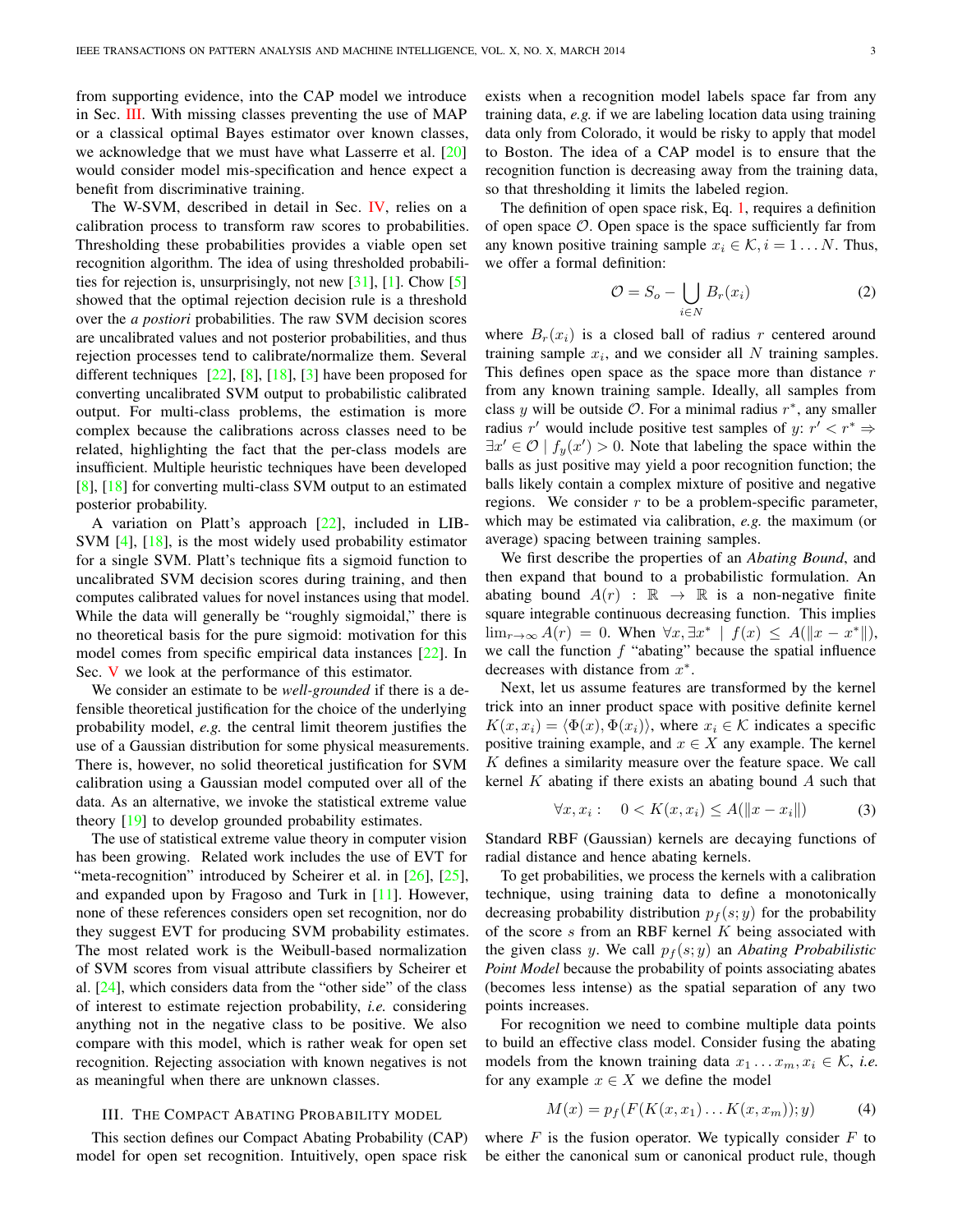<span id="page-4-4"></span>other fusion processes can be used. A *Fused Abating Property* is defined as any fusion function where  $\exists x' \in X$  such that an abating bound function  $A_{x}$  exists  $\forall x \in X$ :

<span id="page-4-1"></span>
$$
F(K(x, x_1) \dots K(x, x_m)) \le A_{x'}(\|x' - x\|)
$$
 (5)

Eq. [5](#page-4-1) states that after fusion there is an abating bound function centered at  $x'$  such that the fused value  $F$  is bounded from above by that abating function. According to Prop. 4.4 of [\[15\]](#page-8-24), positive definite kernels are closed under canonical sums or products, so the result of fusion is still a proper kernel. Thus if  $K(\cdot, \cdot)$  satisfies Eq. [3,](#page-3-1) then the canonical sum or product rules for fusion will satisfy Eq. [5.](#page-4-1)

Just using an abating probabilistic point model does not, however, assure that open set recognition is being addressed because the model can have non-zero probability over all of  $\mathbb{R}^n$  and yield a large risk when integrated over the open space. One way to to handle this is to define  $M_{\tau}$  to be a *Compact Abating Probability Model* with distance threshold  $\tau$  and an abating probabilistic point model *M* satisfying the fused abating property such that for a given finite  $\tau$  and  $\forall x \in X$ 

<span id="page-4-2"></span>
$$
\min_{x_i \in \mathcal{K}} \|x - x_i\| > \tau \implies M_\tau(x) = 0 \tag{6}
$$

In a compact abating probability model, features beyond a given thresholded distance  $\tau$  from the closest training point have zero probability. This is true even of very high dimensional sparse representations that are common in object recognition. The model controls for the possibility of representations that are close in feature space yet relatively far in label space via  $\tau$ . With these preliminaries, we can state our primary theorem:

**Theorem 1 (Open Space Risk of CAP models):** Let  $M_{\tau,y}(x)$ *be a probabilistic recognition function that uses a CAP model over a known training set for class y, where*  $\exists x_i \in \mathcal{K}$  |  $M_{\tau,y}(x_i) > 0$ *. Let open space risk be*  $R_{\mathcal{O}}(f)$  *and open space be O, defined as in Eqs. [1](#page-2-0) and [2](#page-3-2) respectively. If r in Eq. [2](#page-3-2) satisfies*  $r > \tau$ *, then*  $R_{\mathcal{O}}(M_{\tau,y}) = 0$ *, i.e. when the CAP distance threshold is smaller than the open space radius, the CAP model has zero open space risk.*

Proof: Let *x* be any point in  $\mathcal{O}$ . Since  $x \in \mathcal{O}$  implies  $x \notin \bigcup_{i \in N} B_r(x_i)$ , we have  $\forall x_i \in \mathcal{K}, ||x - x_i|| > r > \tau$ . Therefore, by the compact abating property (Eq. [6\)](#page-4-2)  $M_{\tau,y}(x) =$ 0. Placing this into the numerator of  $R_{\mathcal{O}}(f)$  (Eq. [1\)](#page-2-0) yields  $\int_{\mathbb{R}} M_{\tau,v}(x) dx = 0$  and zero open space risk.  $\int_{\mathcal{O}} M_{\tau,y}(x)dx = 0$  and zero open space risk.

Corollary 1 (Thresholding CAP model probability manages Open Space Risk): *For any CAP model, considering only points with sufficiently high probability will reduce open space risk. In particular, consider a canonical sum kernelbased CAP model with a probability threshold*  $0 \le \delta_{\tau} \le 1$ *such that for the set of points*  $x_i \in \mathcal{K}$  *and coefficients*  $\vartheta_i > 0$ *,*  $p_f(\sum_i \vartheta_i K(x, x_i); y) \ge \delta_{\tau}$ . Increasing  $\delta_{\tau}$  decreases open  $space$  risk, and there exists a  $\delta_{\tau}^{*}$  such that any greater threshold *produces zero open space risk.*

Thresholding probabilities provides a way to adjust the support of the CAP model because in the compact abating probability model *M* the probabilities are bounded by the decreasing abating bound (Eqs. [4](#page-3-3) and [5\)](#page-4-1), therefore considering only points above a given probability threshold implicitly defines a  $\tau$ . Since we can adjust the CAP model's open space risk by thresholding the probabilities, it provides a powerful way to address open set recognition. While any model with sufficiently compact support could have zero open space risk, the abating property of the CAP model allows one to implicitly adjust  $\tau$  to reduce the amount of open space that can be labeled positive. Note that the CAP property does not guarantee that the model assigns positive labels within the compact support region – it just ensures it that there is a zero probability of doing so outside the region. In general the quality of the CAP model will still depend on how well the probabilities model the actual underlying positive region of the class.

A simple CAP example, Nearest Neighbor + CAP (NN+CAP), is to let  $d_x$  be the distance to the nearest neighbor of *x*, and to let  $d_x > \tau \Rightarrow p_a(x) = 0$  and  $p_a(x) = \frac{|\tau - d_x|}{\tau}$ otherwise. In a multi-class setting, this results in a thresholded nearest neighbor algorithm that can reject an input as unknown. Other vision algorithms have considered nearest neighbors within a distance threshold, *e.g.* [\[30\]](#page-8-25). With sufficently dense samples, NN+CAP reduces to nearest neighbor with all of its associated properties, *i.e.* having a limiting error of no more than twice the Bayes error rate. While NN+CAP provides more meaningful responses for open set recognition with finite samplings than nearest neighbor, it is still a weak probability model and hence not expected to perform very well on difficult problems (see Sec. [V\)](#page-6-0). Thus we seek alternative models. Our first step for non-linear kernels considers a one-class SVMbased model [\[28\]](#page-8-26):

Theorem 2 (RBF One-Class SVM yields CAP model): *Let*  $x_i \in \mathcal{K}, i = 1...m$  *be the training data for class y. Let O-SVM be a one-class SVM with a square integrable monotonically decreasing RBF kernel K defined over the training data, with associated Lagrangian multipliers*  $\alpha_i > 0$  [\[28\]](#page-8-26), then  $\sum_i \alpha_i y_i K(x, x_i)$  yields a CAP model.

Proof: Since  $O-SVM$  has only positive data<sup>1</sup>, we can view this function as providing a canonical sum over positive definite kernels  $F(x) = \sum_i \vartheta_i(K(x, x_i))$ , with coefficients  $\vartheta_i > 0$ and training points  $x_i$ . To show this is a CAP model, let  $g = \sum_i \vartheta_i = \sum_i \alpha_i y_i$ . Let  $i^* = \text{argmin}_i ||x' - x_i||$ , then it is sufficient to let  $A_{x'} = gK(x, x_{i^*})$ , which by the theorem's kernel assumption is monotonically decreasing and in the space of square integrable functions. Hence  $gK(x, x_{i^*})$  is an abating bound function for the sum, yielding a CAP model.

# IV. PROBABILITY ESTIMATION AND THE W-SVM

<span id="page-4-0"></span>While the one-class model of Sec. [III](#page-3-0) is intuitive, what about a binary SVM in this probabilistic mode? It is well known that one-class models are typically less effective than binary machines [\[27\]](#page-8-0). Unfortunately, the decision score of a binary SVM is not a canonical sum. It can, however, still be useful as improved probabilities will generally result in tighter bounds around the class of interest. Following [\[15\]](#page-8-24), one can collect all the positive coefficients into one sum, and all of

<span id="page-4-3"></span><sup>&</sup>lt;sup>1</sup>The decision function of the one-class SVM has a bias term  $\rho$  that we ignore as it only shifts scores and hence is removed by probability normalization.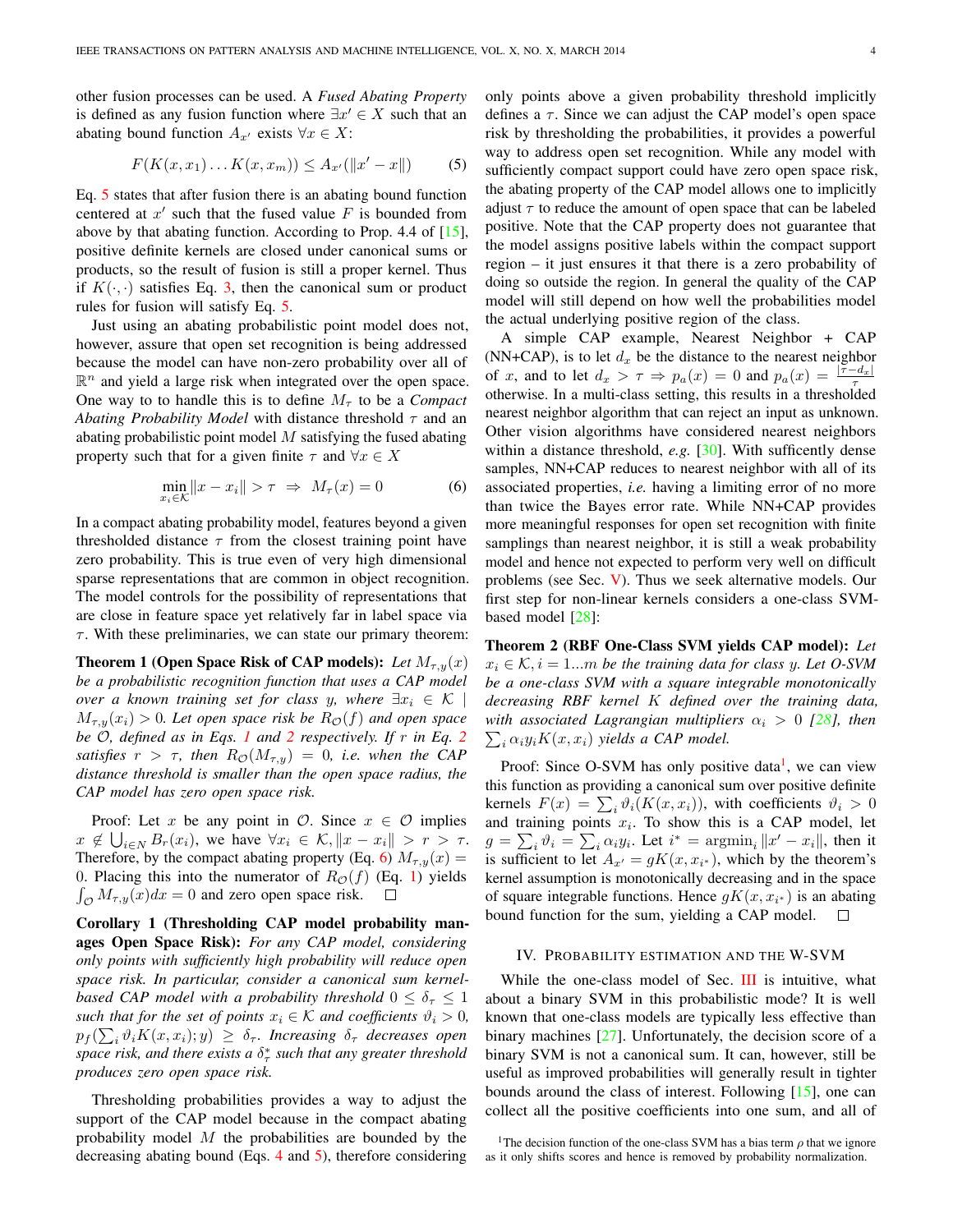<span id="page-5-2"></span>the negatives into a second sum, split the bias between them, and view the SVM as applying a decision rule on which is more similar. This effectively fuses both positive and negative evidence. Working with only the positive or negative data, we can get nicely bounded results from a binary SVM that can be used in conjunction with the one-class probabilities. We call this model the Weibull-calibrated SVM (W-SVM).

### *A. Binary RBF SVM Incorporating a CAP Model*

Discriminative trained classifiers such as binary SVMs can have very good closed set performance. However, a discriminative classifier estimating  $P(y|x)$ , trained on  $x \in \mathcal{K}$ , should be viewed as  $P(y|x \in K)$ , and has no basis for prediction when  $x \notin \mathcal{K}$ . Thus to improve the accuracy, we seek to combine probabilities computed for both one-class RBF SVMs and binary RBF SVMs. We use the one-class SVM CAP model as a conditioner: if the one-class SVM predicts  $P_O(y|x) > \delta_\tau$ , even with a very low threshold  $\delta_\tau$ , that a given input *x* is a member of class *y*, then we will consider the binary classifier's estimates of  $P(y|x)$ .

To estimate the binary classifier's probability, we start from the observation that separating positives and negatives is useful. Rather than computing the RBF SVM decision score and optimizing a sigmoid over all the scores, we seek to model the positive and negative scores separately. Assume a set of known classes *Y*. Logically, for a class  $y \in Y$ , we can use positive scores from *y* to estimate  $P^+(y|x)$ . We can also use negative scores from other known classes to estimate  $P^-(\mathcal{Y} \setminus \mathcal{Y}|\mathcal{x})$ . In a closed set scenario, we could estimate  $P^+(y|x)=1$  –  $P^{-}(\mathcal{Y}\setminus\mathcal{Y}|x)$ , *i.e.* given input  $x \in \mathcal{K}$  the probability of being a particular class label can be estimated as the probability of not being a negative example. In an open set scenario, we cannot, in general, make these estimations. Thus to minimize our open space risk, we only consider  $P^-$  and  $P^+$  when  $P_O(y|x) > \delta_\tau$ , *i.e.* when open space risk is small.

## *B. Grounded Probability Estimation*

The second issue for the W-SVM is the need for grounded probability estimation. Recent work [\[25\]](#page-8-22), [\[24\]](#page-8-3) has shown that the recognition problem itself is consistent with the assumptions of statistical extreme value theory (EVT) [\[19\]](#page-8-20), which provides a way to determine probabilities, regardless of the overall distribution of the data. The extreme values of a score distribution produced by any recognition algorithm can always be modeled by an EVT distribution, which is a reverse Weibull if the data are bounded from above, and a Weibull if bounded from below. With respect to statistical modeling, the prior EVT approaches  $[25]$ ,  $[24]$  only fit on the "negative" side of the decision space and use a statistical hypothesis test for rejection, *i.e.* they indicate the probability of a positive by estimating the probability of "not being a negative."

We apply the EVT concept separately to the positive and the negative scores from the binary SVM. A reverse Weibull is justified for the largest scores from the negative examples because they are bounded from above. A Weibull is the expected distribution for the smallest scores from the positive examples because they are bounded from below. Based on this knowledge, we can formulate the calibration for the binary SVM component of the W-SVM. Let us separate our training examples into the match examples for a class *y* as  $x \in \mathcal{K}^+$  and all other nonmatch examples where the class  $\neq$  *y* as  $x \in \mathcal{K}^-$ . Note that  $K = K^+ \cup K^-$ . Letting  $s_i = f(x_i)$  be the SVM decision score for *xi*, we collect the scores into match and non-match sets where scores for matches are  $s_j \in S^+$  if  $x_j \in \mathcal{K}^+$  and scores for non-matches are  $s_j \in S^-$  if  $x_j \in \mathcal{K}^-$ . Let  $\psi$  be the upper extremes of the non-matches  $S^-$ , and let  $\eta$  be the lower extremes of the matches *S*+.

Returning to modeling, the reverse Weibull and Weibull have three parameters: location  $\nu$ , scale  $\lambda$ , and shape  $\kappa$ . We use the library provided by the authors of [\[24\]](#page-8-3), applying Maximum Likelihood Estimation to estimate the  $\nu_{\eta}, \lambda_{\eta}, \kappa_{\eta}$  that best fit  $\eta$  and the  $\nu_{\psi}, \lambda_{\psi}, \kappa_{\psi}$  that best fit  $\psi$ . To produce a probability score for a particular SVM decision  $f(x)$ , we use the CDF defined by the parameters. Given a test sample  $x$ , we have two independent estimates for  $P(y|f(x))$ :  $P_n$  based on the Weibull CDF derived from the match data:

<span id="page-5-0"></span>
$$
P_{\eta}(y|f(x)) = 1 - e^{-\left(\frac{-f(x) - \nu_{\eta}}{\lambda_{\eta}}\right)^{\kappa_{\eta}}}
$$
(7)

and  $P_{\psi}$  based on the reverse Weibull CDF derived from the non-match data, which is equivalent to rejecting the Weibull fitting on the non-match data:

<span id="page-5-1"></span>
$$
P_{\psi}(y|f(x)) = e^{-\left(\frac{f(x) - \nu_{\psi}}{\lambda_{\psi}}\right)^{\kappa_{\psi}}}
$$
(8)

 $P_n$  is a novel direct probability estimation using only match data, while  $P_{\psi}$  is similar to the normalization suggested by [\[24\]](#page-8-3). Our experiments in Sec. [V](#page-6-0) show that, especially for open set testing, the use of  $P_{\eta}$  is significantly better. This is intuitive since  $P_{\eta}$ , using only positive data, does not strongly depend on which classes are known. While  $P_{\eta}$  is not formally related to any one-class estimation, its use of only positive data means it shares some of the characteristics of one-class SVMs, including CAP-like rejection of non-relevant classes. However, since the underlying classifier is a one-vs-all binary SVM, the resulting estimates are more discriminative. While the above description has been in the context of a binary SVM, Eq. [7](#page-5-0) also serves as the calibration for the one-class SVM CAP model.

# *C. The W-SVM Algorithm*

Finally, we must say how to use these estimates. Since both estimators use independent points, the product  $P_n \times P_\psi$  can be interpreted as "the probability that the input is from the positive class AND NOT from any of the known negative classes." Conversely, the sum  $P_{\eta} + P_{\psi}$  would be interpreted as either a positive OR NOT a known negative, with the latter often being true for any unknown unknowns. In open set recognition, where there may be unknown classes,  $P_{\psi}$  should generally be modulated by other supporting evidence of the sample being positive. Thus the product is the preferred combination.

We note the estimates are not completely conditionally independent since they share the underlying SVM structure, which is valid only when the input is from a known class. As described above, to further manage open set risk, we condition the use of the W-SVM with a thresholded CAP model. Letting  $P_O(y|x)$  be the probability from Eq. [7](#page-5-0) for the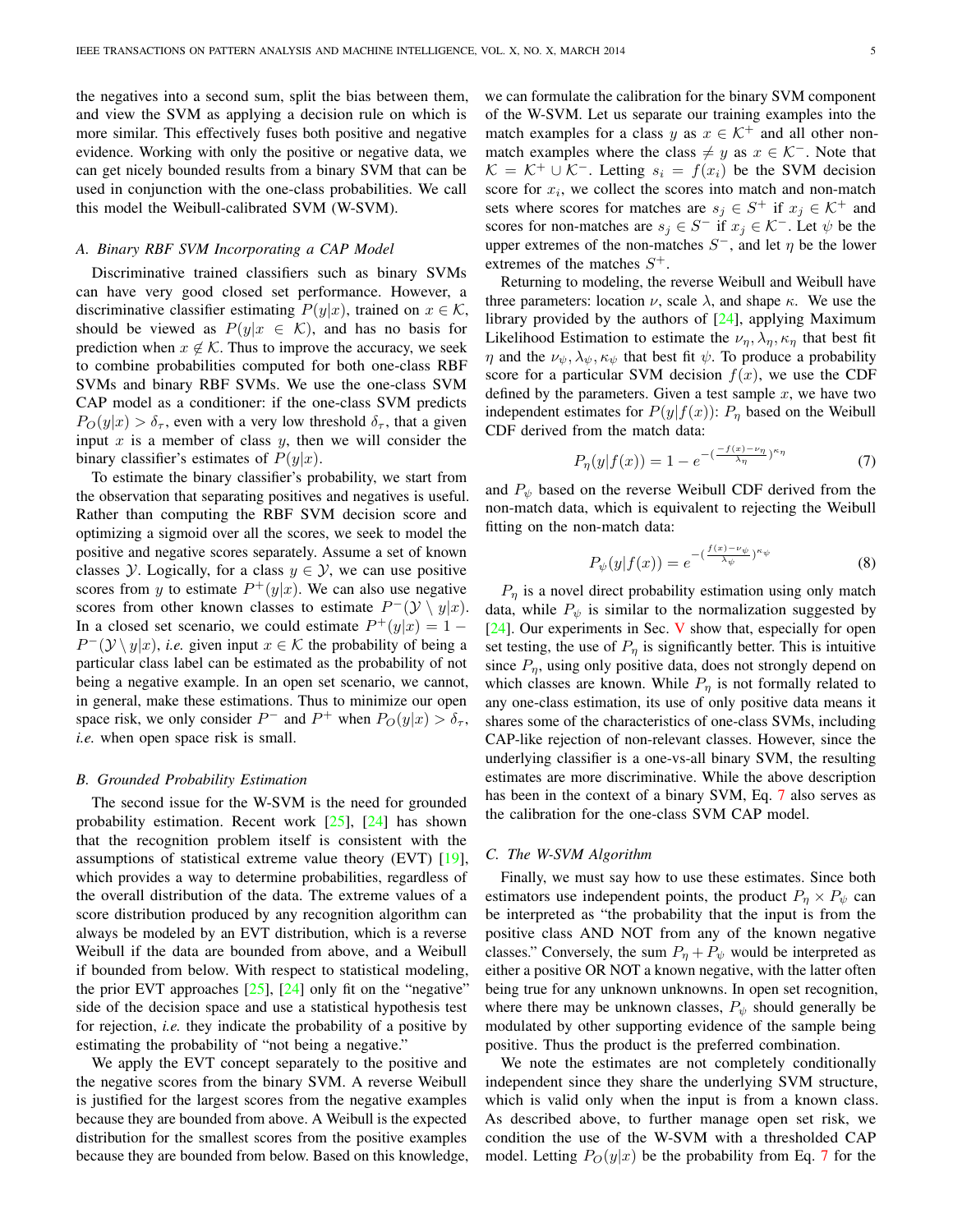<span id="page-6-5"></span>RBF one-class SVM trained on positive examples of class *y*, we define an indicator variable:  $\iota_y = 1$  if  $P_O(y|x) > \delta_\tau$ and  $\iota_y = 0$  otherwise. Multi-class W-SVM recognition for all known classes *Y* is then:

$$
y^* = \operatorname*{argmax}_{y \in \mathcal{Y}} P_{\eta, y}(x) \times P_{\psi, y}(x) \times \iota_y
$$
  
subject to  $P_{\eta, y^*}(x) \times P_{\psi, y^*}(x) \ge \delta_R$ . (9)

Notice that the W-SVM has two parameters:  $\delta_{\tau}$ , which is generally very small (fixed to 0.001 for all experiments in this article) and is used to adjust what data the one-class SVM considers to be even remotely related, and  $\delta_R$ , which is the level of confidence needed in the W-SVM estimate itself <sup>2</sup>.

To help readers see how this differs from Platt calibration, consider data from our object detection experiment below with widely separated training classes that have all match scores in the range [0*.*99*,* 1] and all non-match scores in the range  $[-1.0, -0.99]$ . Platt's sigmoid will yield  $P_s(0) \approx 0.5$ . For W-SVM,  $P_{\eta}(0) \approx 0.001$  and  $P_{\psi}(0) \approx 0.999$  yielding a product of  $\approx 0.001$ . This is because the score of 0 is unlike anything seen in training; the sample producing it can be viewed as almost being in open space. W-SVM probabilities are qualitatively and quantitatively very different from prior calibration techniques.

#### V. EXPERIMENTAL EVALUATION

<span id="page-6-0"></span>Our evaluation<sup>3</sup> of the W-SVM is focused on two challenging open set recognition scenarios. Like our previous work [\[27\]](#page-8-0), we first examine binary object detection as a representative open set task in computer vision. Extending our experiments, we then look at the more difficult problem of multi-class open set recognition. The key question we seek to answer is how the W-SVM compares to the prior work in open set recognition, SVM probability estimation, binary and multi-class SVM formulations, and other common multi-class classifiers.

Preliminaries. Our comparison approaches include:

- 1) 1-vs-Set Machine [\[27\]](#page-8-0); a linear classifier for open set detection problems. Generalizes or specializes two planes to optimize empirical and open space risk  $(Eq. 1)$  $(Eq. 1)$ .
- 2) 1-vs-All Binary SVM; one positive class and all known negative classes are sampled for training a detector with a linear or RBF kernel. LIBSVM implementation [\[4\]](#page-8-19).
- 3) 1-vs-All Binary RBF SVM with Platt Probability Estimation [\[22\]](#page-8-4); above detector training with empirical fit of training data to sigmoid, producing probabilistic decision scores. Rejection option is available by thresholding probability scores. LIBSVM implementation [\[4\]](#page-8-19).
- 4) 1-vs-All Multi-class RBF SVM; all combinations of one positive class and all known negative classes. LIBSVM ErrorCode implementation [\[17\]](#page-8-27).
- 5) 1-vs-all Multi-class RBF SVM with Platt Probability Esti-mation [\[22\]](#page-8-4); above SVM training with sigmoid fitting and rejection option. LIBSVM ErrorCode implementation.
- 6) Pairwise Multi-class RBF SVM [\[16\]](#page-8-28); a one-against-one multi-class formulation incorporating all known classes. LIBSVM implementation.

<span id="page-6-1"></span><sup>2</sup>Full pseudocode for the W-SVM and a visual walkthrough of the algorithm are provided as supplemental material.

<span id="page-6-2"></span><sup>3</sup>W-SVM code and all experimental data will be released after publication.



<span id="page-6-4"></span>Fig. 2. Performance on an *open set binary object detection task* for an open universe of 88 classes [\[27\]](#page-8-0). Results are calculated over a five-fold cross-data set style test with images from Caltech 256 used for training and images from Caltech 256 and ImageNet for testing; error bars reflect standard deviation. The W-SVM significantly outperforms the prior state-of-the-art (1-vs-Set Machine), with a 20%–26% improvement in F-measure.

- 7) Pairwise Multi-class RBF SVM with Platt Probability Estimation; above SVM training with sigmoid fitting and a rejection option. LIBSVM implementation.
- 8) Multi-Attribute Spaces (MAS) [\[24\]](#page-8-3); binary RBF SVM calibration through EVT modeling of the decision scores from the non-match data (Eq. [8\)](#page-5-1). We add a threshold over the probabilities for a rejection option.
- 9) Multi-Attribute Spaces + CAP Model (MAS+CAP); a novel extension to the MAS approach that provides a CAP model via one-class SVM to condition the decisions.
- 10) Nearest Neighbor (NN); simple non-parametric multiclass classification. Our own implementation.
- 11) Nearest Neighbor + CAP Model (NN+CAP); the algo-rithm described in Sec. [III.](#page-3-0)  $\tau$  is set via five-fold crossvalidation on the training data.
- 12) Logistic Regression; regression analysis for multi-class probabilistic linear classification. LIBLINEAR implementation [\[9\]](#page-8-29).

Following [\[27\]](#page-8-0), we plot "openness" vs. F-measure, where we adapt standard data sets for open set cross-validation style analysis, holding out some classes in training and mixing them back in during testing. The definition we introduced in [\[27\]](#page-8-0) quantifies "openness" as a function of the number of classes known in training and the number of classes observed during testing. Let  $C_R$  be the number of classes to be recognized,  $C_T$  be the number of classes used in training, and  $C_E$  be the number of classes used in evaluation (testing), then

$$
openness = 1 - \sqrt{(2 \times C_T / (C_R + C_E))}.
$$
 (10)

This provides a convenient way of assessing openness that varies from 0% and 100%. We chose F-measure instead of accuracy because it better emphasizes the distinction between correct positive and negative classifications<sup>4</sup>. For comparison, accuracy plots for all multi-class recognition experiments in this section are provided in this article's supplemental material.

<span id="page-6-3"></span> $4$ For an exposition of why, see Sec. 5 of  $[27]$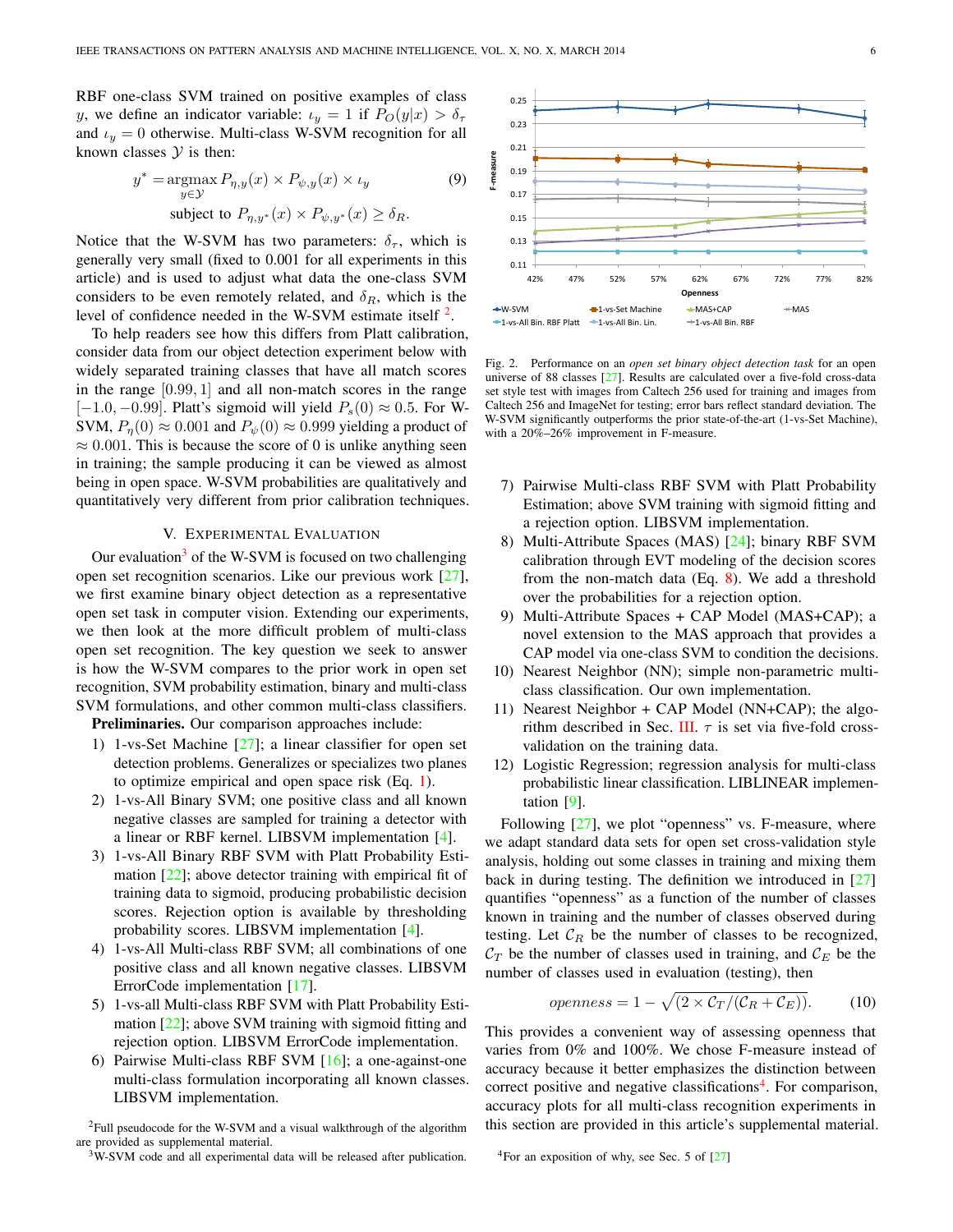<span id="page-7-3"></span>

<span id="page-7-1"></span>Fig. 3. F-measure for *multi-class open set recognition* on OLETTER. As openness increases, the W-SVM has the best performance. Common multiclass SVMs, probabilistic multi-class SVMs with a rejection option, logistic regression, and nearest neighbor degrade quickly (1-vs-All Mult. RBF, Pairwise Mult. RBF, and MAS are all comparable and visually overlap). The MAS and NN algorithms with a CAP model do a bit better than their baselines, but still degrade much more than the W-SVM. Error bars reflect standard deviation.

An openness statistic also helps us set the level of confidence needed for the W-SVM to make a positive decision. Recognizing that the more open the problem the higher the confidence we require to reject unknown unknowns, one can use expected openness (based on prior observations of similar problems outside of the testing regime at hand) to set this threshold as

<span id="page-7-0"></span>
$$
\delta_R = 0.5 \times openness \tag{11}
$$

Eq. [11](#page-7-0) sets the threshold at 0 for closed problems; thresholds approach 0.5 (*i.e.* random chance) as the problem becomes more open. For a fair comparison, we also set the rejection threshold over the probability scores for all SVM algorithms with a rejection option and any other algorithm with a CAP model according to this formula.

For the open set binary detection experiment, we use a subset of Caltech 256 for training and images from Caltech 256 and ImageNet for testing. 532,400 images are considered in total. The setup is a replication of the open universe of 88 classes experiment described in [\[27\]](#page-8-0) (Fig. 7 of that article), with five-fold cross-validation style testing. The 88 classes are selected at random, where one class is chosen to be positive, *n* classes are chosen as negative training data (where *n* varies with openness), and 87 known and unknown classes are used as negatives for testing. Each class is treated positively once per fold. Features are a 3,780-dimension vector of Histogram of Oriented Gradients (HOG) [\[6\]](#page-8-30). Following [\[27\]](#page-8-0), all SVM parameters are set to the defaults specified by LIBSVM [\[4\]](#page-8-19).

The second experiment examines a true open set multi-class recognition problem based on extensions of the standard visual learning benchmarks LETTER [\[12\]](#page-8-5) and MNIST [\[21\]](#page-8-6), which are commonly used to evaluate multi-class classification. To recast LETTER as an open set problem that we call OLETTER, we randomly choose 15 distinct labels as the known classes, and vary openness by adding a subset of the remaining 11



<span id="page-7-2"></span>Fig. 4. F-measure for *multi-class open set recognition* on OMNIST. W-SVM again maintains high F-measure scores as the problem grows to be more open, but common multi-class SVMs and existing thresholded probability estimators degrade quickly. NN+CAP and MAS+CAP are again better than their baselines. All algorithms except the W-SVM, NN+CAP, MAS+CAP, and Logistic Regression are comparable and visually overlap. Error bars reflect standard deviation.

labels, repeating over 20-folds to get error bars. For open set testing on MNIST, we define OMNIST to use 6 labels as the known classes, and vary openness with the other 4 labels, again with 20 folds. We emphasize that while LETTER and MNIST are essentially solved problems in the literature, they are substantially more difficult in this open set configuration.

For multi-class recognition the class with the maximum (as a function of algorithm) score, probability, or votes is the predicted class. In multi-class algorithms with a rejection option, we consider rejected samples as either true "negatives" if an unknown class, or false negatives if a known class. SVMs without a reject option can produce no negative decisions, and thus have very poor precision as problems grow to be more open. In multi-class open set recognition, precision is critical for a high F-measure statistic. RBF parameters were tuned via cross validation on the training data, yielding  $(C = 2, \gamma = 2)$ for OLETTER and  $(C = 2, \gamma = 0.03125)$  for OMNIST. For the W-SVM, we also added an additional comparison case where instead of using Eq. [11](#page-7-0) to set  $\delta_R$ , it is fixed to 0.1. We chose this constant to help illustrate the role of  $\delta_R$  and the sensitivity of performance to the threshold. For problems that are more closed, a large rejection threshold degrades performance.

Results. The results of the detection experiment are summarized in Fig. [2.](#page-6-4) The W-SVM is significantly better than the prior state-of-the-art detection approach (1-vs-Set Machine) for open set scenarios. With respect to other approaches, rejection by thresholding sigmoid-based Platt probabilities is worse than standard SVM decision scores. A likely explanation for this is that the training classes are well separated, making the calibration model weak for unknown classes falling in between. Similarly, the performance of the MAS algorithm, which was designed for closed set classification, is also worse than binary SVM. This demonstrates a positive effect for adding a Weibull model of the match data (Eq. [7\)](#page-5-0) to compliment the non-match model for increased generalization in the W-SVM. Another